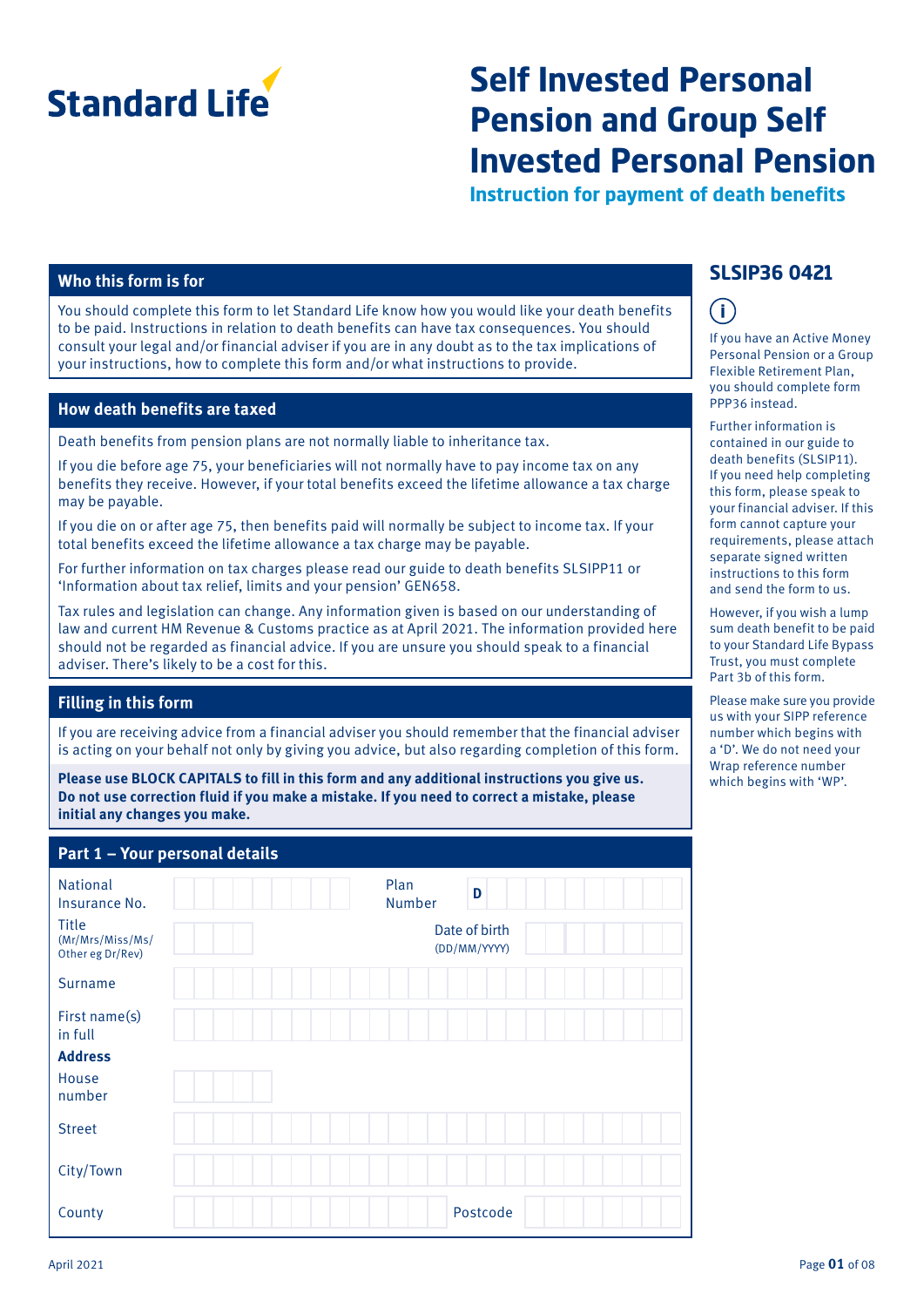### **Part 2 – How to complete this form**

If you die with money still invested in your Self Invested Personal Pension Scheme, the remaining fund can be paid out to provide death benefits to your beneficiaries.

#### **Are your instructions binding?**

Normally, any instruction you give us in **Part 3** about who to pay the death benefit to is only an 'expression of wish' and is not binding. This means that Standard Life Assurance Limited, as administrator of the scheme, will decide who should receive the death benefit, taking into account all relevant matters, including your expression of wish.

But if you name the Standard Life Bypass Trust in **Part 3b**, you can make that instruction binding on Standard Life by ticking the 'Yes' box in question 2 of Part 3b on page 6. This doesn't stop you from changing your instructions in the future.

#### **Options for a beneficiary**

Once Standard Life has chosen a beneficiary (or beneficiaries) they can choose how to take benefits from their share of your pension plan.

Possible options are –

- Take a lump sum
- Take an annuity
- Withdraw an income, and if they wish, buy an annuity later.

Depending on the option chosen the beneficiary may need to transfer their share of your plan to another product or provider. For further information on the options available please read our guide to death benefits SLSIP11.

## **Part 3 – Payment of death benefits**

Please give details of anyone you would like to receive benefits when you die.

- If you wish to name one or more individuals, **complete Part 3a**
- If you wish to name a trust, **complete Part 3b**
- If you wish to name a charity, **complete Part 3c**

If you name more than one person, trust or charity, please indicate the percentage of the lump sum you wish each to receive. If you wish to name more recipients than this form has space for, please photocopy this page, complete the relevant details and then attach it to this form.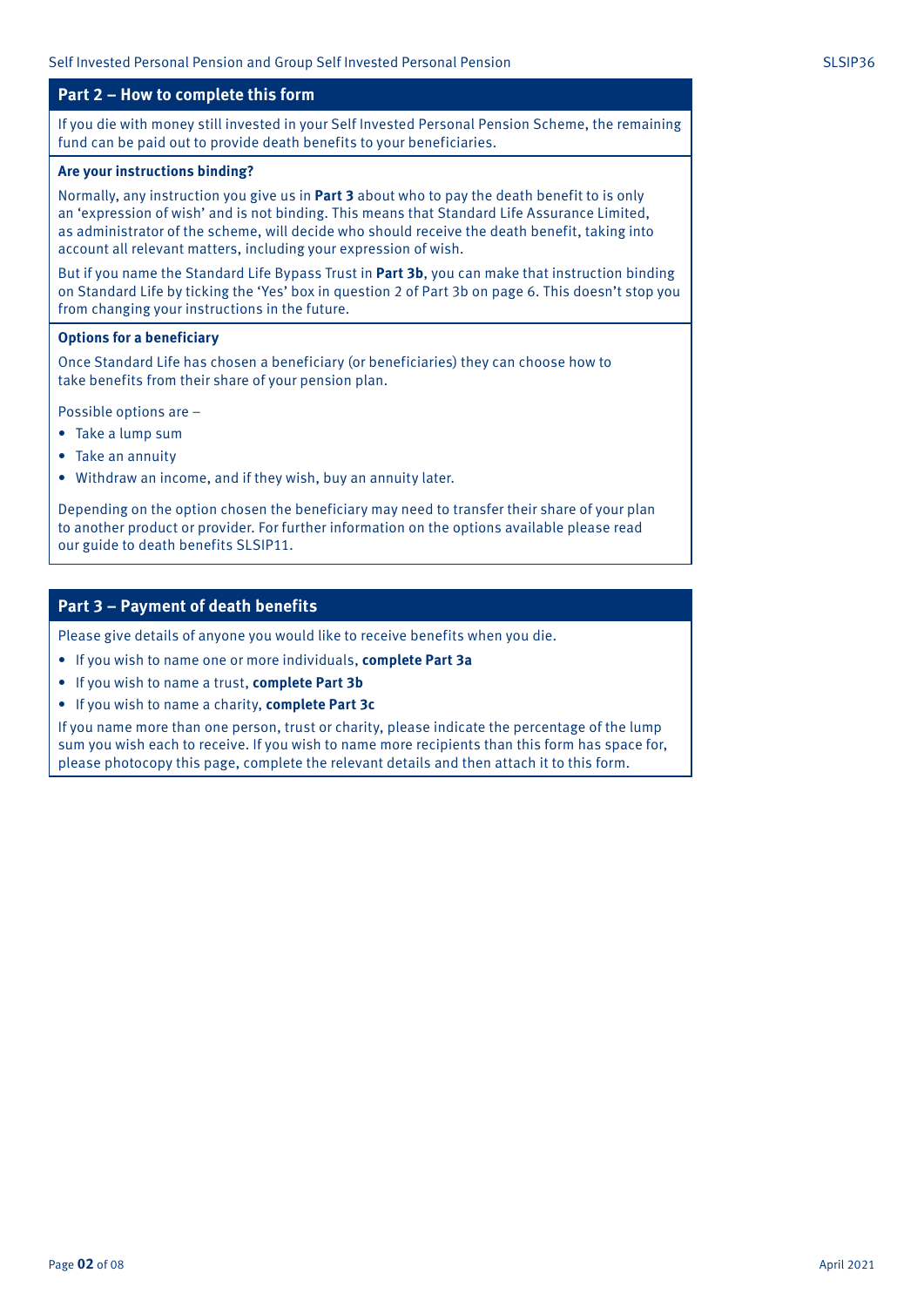|                                                      | Part 3a - The person(s) you wish to leave your death benefits to |      |  |  |  |  |  |  |   |  |                                                                                 |
|------------------------------------------------------|------------------------------------------------------------------|------|--|--|--|--|--|--|---|--|---------------------------------------------------------------------------------|
| <b>Title</b><br>(Mr/Mrs/Miss/Ms/<br>Other eg Dr/Rev) |                                                                  |      |  |  |  |  |  |  |   |  |                                                                                 |
| Surname                                              |                                                                  |      |  |  |  |  |  |  |   |  |                                                                                 |
| First name(s)<br>in full                             |                                                                  |      |  |  |  |  |  |  |   |  |                                                                                 |
| Date of birth<br>(DD/MM/YYYY)                        |                                                                  |      |  |  |  |  |  |  |   |  |                                                                                 |
| <b>Address</b>                                       |                                                                  |      |  |  |  |  |  |  |   |  |                                                                                 |
| House number                                         |                                                                  |      |  |  |  |  |  |  |   |  |                                                                                 |
| <b>Street</b>                                        |                                                                  |      |  |  |  |  |  |  |   |  |                                                                                 |
| City/Town                                            |                                                                  |      |  |  |  |  |  |  |   |  |                                                                                 |
| County                                               |                                                                  |      |  |  |  |  |  |  |   |  |                                                                                 |
| Postcode                                             |                                                                  |      |  |  |  |  |  |  |   |  |                                                                                 |
| Relationship<br>to you                               |                                                                  |      |  |  |  |  |  |  |   |  | Please ensure that the<br>amount of death benefits<br>you allocate totals 100%. |
| <b>Death Benefits</b>                                |                                                                  | $\%$ |  |  |  |  |  |  |   |  |                                                                                 |
| <b>Title</b><br>(Mr/Mrs/Miss/Ms/<br>Other eg Dr/Rev) |                                                                  |      |  |  |  |  |  |  |   |  |                                                                                 |
|                                                      |                                                                  |      |  |  |  |  |  |  |   |  |                                                                                 |
| Surname                                              |                                                                  |      |  |  |  |  |  |  |   |  |                                                                                 |
| First name(s)<br>in full                             |                                                                  |      |  |  |  |  |  |  | . |  |                                                                                 |
| Date of birth<br>(DD/MM/YYYY)                        |                                                                  |      |  |  |  |  |  |  |   |  |                                                                                 |
| <b>Address</b>                                       |                                                                  |      |  |  |  |  |  |  |   |  |                                                                                 |
| House number                                         |                                                                  |      |  |  |  |  |  |  |   |  |                                                                                 |
| <b>Street</b>                                        |                                                                  |      |  |  |  |  |  |  |   |  |                                                                                 |
|                                                      |                                                                  |      |  |  |  |  |  |  |   |  |                                                                                 |
| City/Town                                            |                                                                  |      |  |  |  |  |  |  |   |  |                                                                                 |
| County                                               |                                                                  |      |  |  |  |  |  |  |   |  |                                                                                 |
| Postcode                                             |                                                                  |      |  |  |  |  |  |  |   |  | Please ensure that the<br>amount of death benefits                              |
| Relationship<br>to you                               |                                                                  |      |  |  |  |  |  |  |   |  | you allocate totals 100%.                                                       |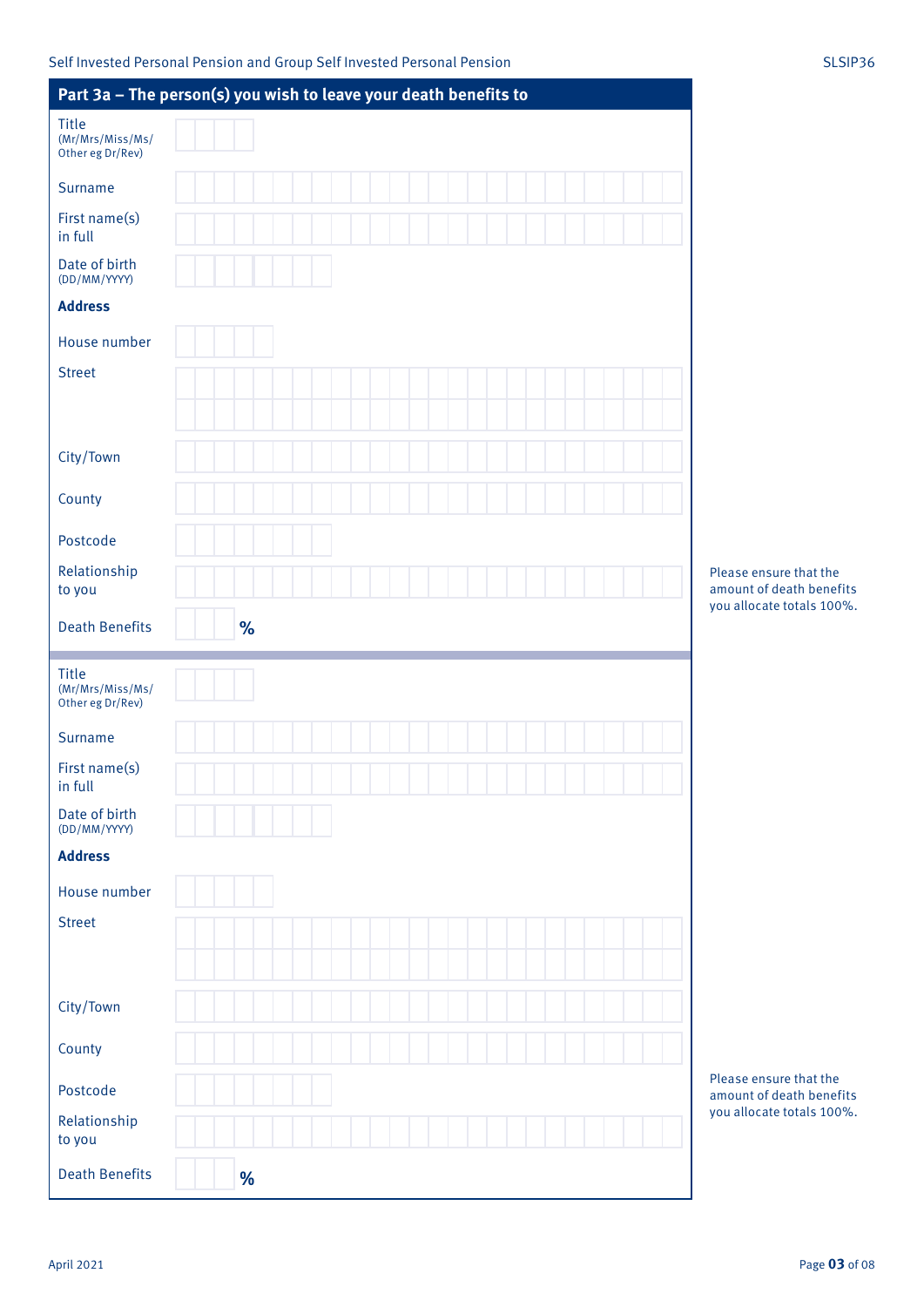| Part 3a - The person(s) you wish to leave your death benefits to |      |  |  |  |  |  |   |  |                                                                                 |
|------------------------------------------------------------------|------|--|--|--|--|--|---|--|---------------------------------------------------------------------------------|
| <b>Title</b><br>(Mr/Mrs/Miss/Ms/<br>Other eg Dr/Rev)             |      |  |  |  |  |  |   |  |                                                                                 |
| Surname                                                          |      |  |  |  |  |  |   |  |                                                                                 |
| First name(s)<br>in full                                         |      |  |  |  |  |  |   |  |                                                                                 |
| Date of birth<br>(DD/MM/YYYY)                                    |      |  |  |  |  |  |   |  |                                                                                 |
| <b>Address</b>                                                   |      |  |  |  |  |  |   |  |                                                                                 |
| House number                                                     |      |  |  |  |  |  |   |  |                                                                                 |
| <b>Street</b>                                                    |      |  |  |  |  |  |   |  |                                                                                 |
| City/Town                                                        |      |  |  |  |  |  |   |  |                                                                                 |
| County                                                           |      |  |  |  |  |  |   |  |                                                                                 |
| Postcode                                                         |      |  |  |  |  |  |   |  |                                                                                 |
| Relationship<br>to you                                           |      |  |  |  |  |  |   |  | Please ensure that the<br>amount of death benefits<br>you allocate totals 100%. |
| <b>Death Benefits</b>                                            | $\%$ |  |  |  |  |  |   |  |                                                                                 |
|                                                                  |      |  |  |  |  |  |   |  |                                                                                 |
| <b>Title</b><br>(Mr/Mrs/Miss/Ms/<br>Other eg Dr/Rev)             |      |  |  |  |  |  |   |  |                                                                                 |
| Surname                                                          |      |  |  |  |  |  |   |  |                                                                                 |
| First name(s)<br>in full                                         |      |  |  |  |  |  | . |  |                                                                                 |
| Date of birth<br>(DD/MM/YYYY)                                    |      |  |  |  |  |  |   |  |                                                                                 |
| <b>Address</b>                                                   |      |  |  |  |  |  |   |  |                                                                                 |
| House number                                                     |      |  |  |  |  |  |   |  |                                                                                 |
| <b>Street</b>                                                    |      |  |  |  |  |  |   |  |                                                                                 |
|                                                                  |      |  |  |  |  |  |   |  |                                                                                 |
| City/Town                                                        |      |  |  |  |  |  |   |  |                                                                                 |
| County                                                           |      |  |  |  |  |  |   |  |                                                                                 |
| Postcode                                                         |      |  |  |  |  |  |   |  | Please ensure that the<br>amount of death benefits                              |
| Relationship<br>to you                                           |      |  |  |  |  |  |   |  | you allocate totals 100%.                                                       |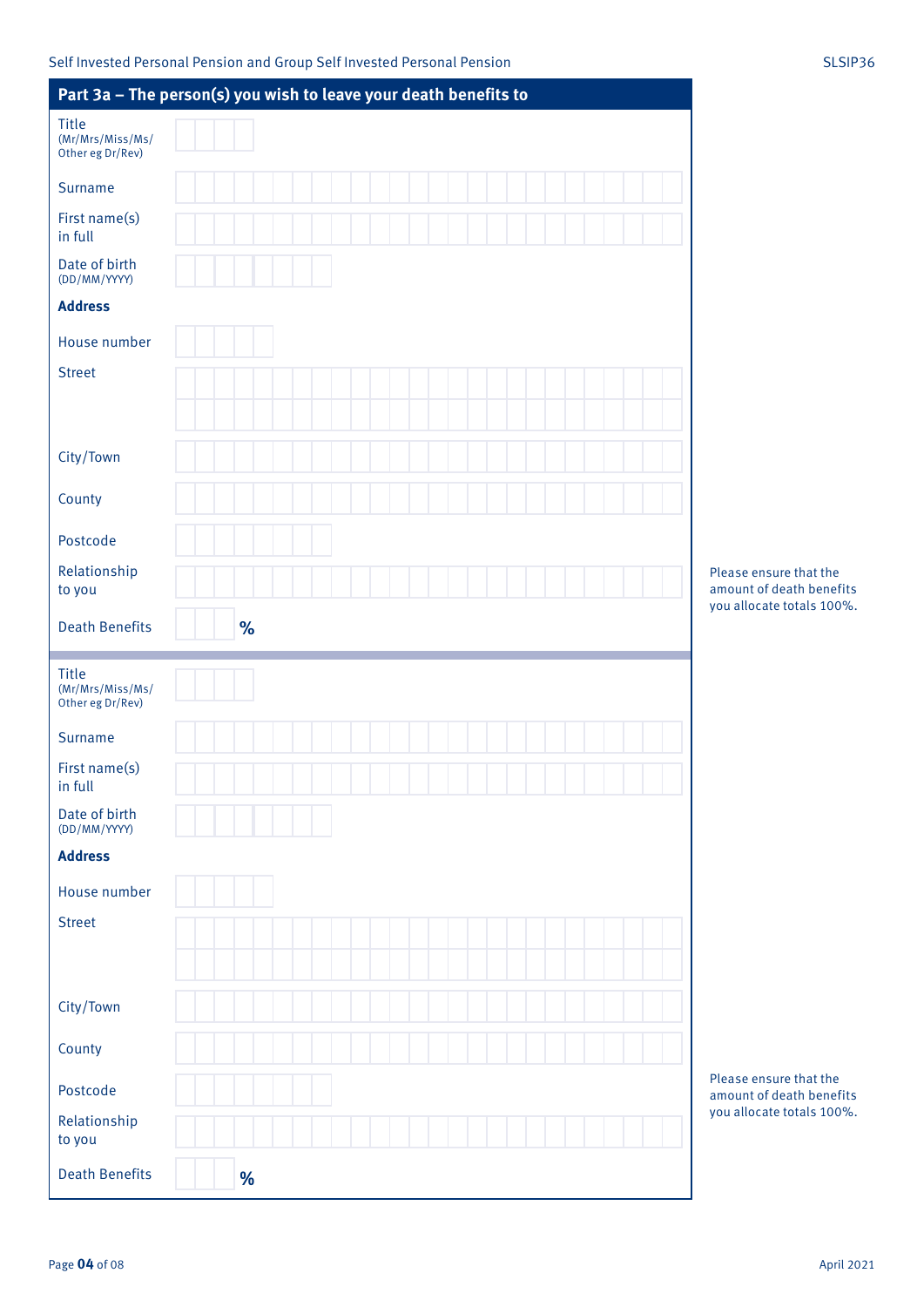Self Invested Personal Pension and Group Self Invested Personal Pension Subsection SLSIP36

| Part 3b - Trust                                      |                                                                       |
|------------------------------------------------------|-----------------------------------------------------------------------|
| <b>Name of Trust</b><br>(if any)                     |                                                                       |
| <b>Date of Trust</b><br>(DD/MM/YYYY)                 | %<br>Amount                                                           |
|                                                      | First Named Trustee (if you are a Trustee, include your details here) |
| <b>Title</b><br>(Mr/Mrs/Miss/Ms/<br>Other eg Dr/Rev) |                                                                       |
| Surname                                              |                                                                       |
| First name(s)<br>in full                             |                                                                       |
| <b>Address</b>                                       |                                                                       |
| House<br>number                                      |                                                                       |
| <b>Street</b>                                        |                                                                       |
| City/Town                                            |                                                                       |
| County                                               | Postcode                                                              |
| <b>Second Named Trustee</b>                          |                                                                       |
| <b>Title</b><br>(Mr/Mrs/Miss/Ms/<br>Other eg Dr/Rev) |                                                                       |
| <b>Surname</b>                                       |                                                                       |
| First name(s)<br>in full                             |                                                                       |
| <b>Address</b>                                       |                                                                       |
| House<br>number                                      |                                                                       |
| <b>Street</b>                                        |                                                                       |
| City/Town                                            |                                                                       |
| County                                               | Postcode                                                              |

#### **All the percentages in Parts 3a to 3c must add up to 100%.**

 $\mathbf{I}$ 

Please insert the names of the first 2 trustees of the trust in the order they appear in the Trust document for the trust you wish to receive the lump sum death benefits. If you are one of the first two named trustees, please remember to complete your details here too.

If you have named the Standard Life Bypass Trust in Part 3b, please also answer the questions at the bottom of page 6.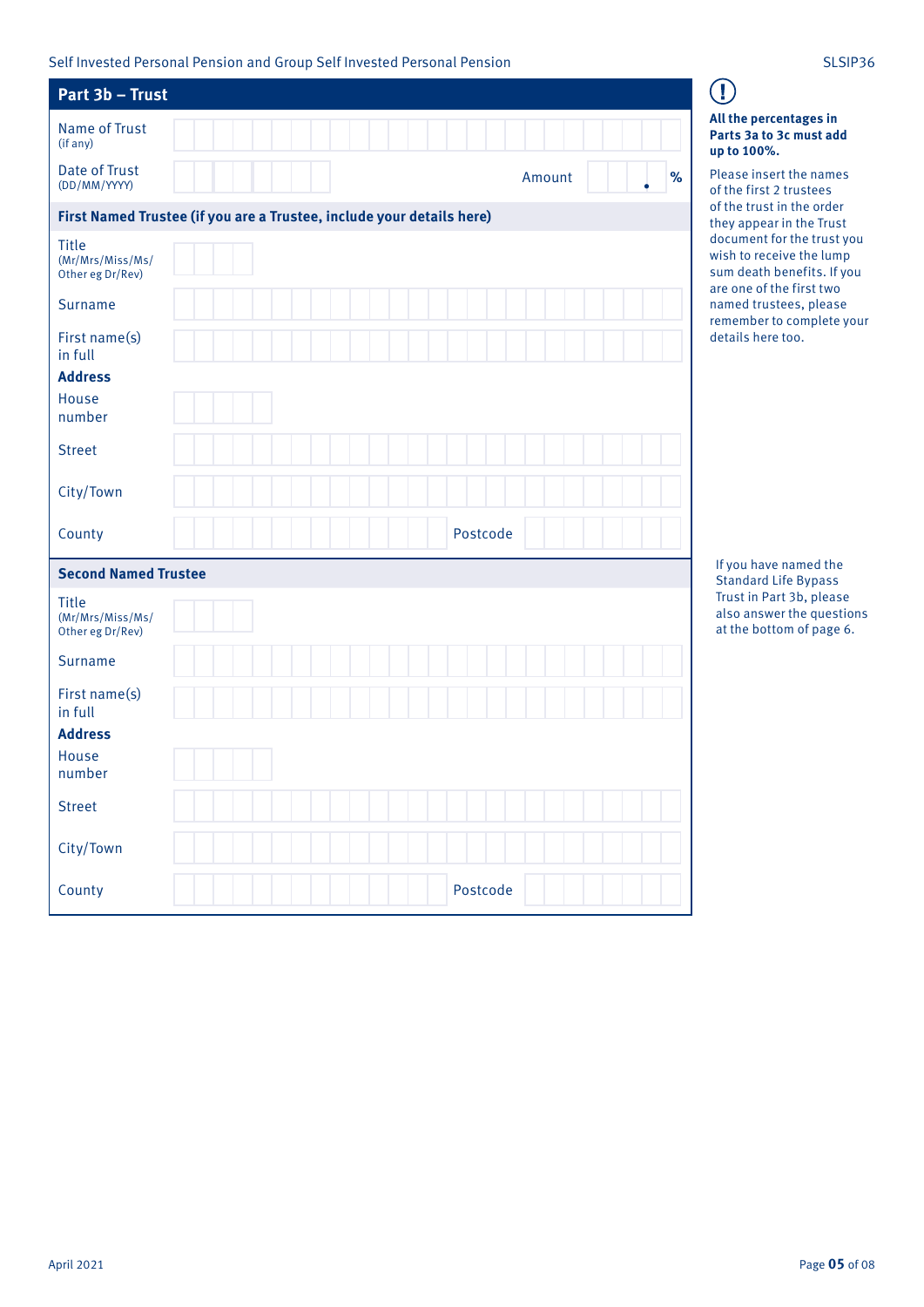| Part 3b - Trust (Continued)                                                                                                                                                                                        |  |  |  |  |  |  |          |  |              |            |  |    |                                            |  |
|--------------------------------------------------------------------------------------------------------------------------------------------------------------------------------------------------------------------|--|--|--|--|--|--|----------|--|--------------|------------|--|----|--------------------------------------------|--|
| Complete if the trust has a corporate trustee                                                                                                                                                                      |  |  |  |  |  |  |          |  |              |            |  |    |                                            |  |
| Company/<br><b>Limited Liability</b>                                                                                                                                                                               |  |  |  |  |  |  |          |  |              |            |  |    |                                            |  |
| Partnership<br>(LLP) name<br>Company/                                                                                                                                                                              |  |  |  |  |  |  |          |  |              |            |  |    |                                            |  |
| <b>LLP Registration</b><br>number<br>(if applicable)                                                                                                                                                               |  |  |  |  |  |  |          |  |              |            |  |    |                                            |  |
| <b>Company address</b><br><b>Building</b><br>number                                                                                                                                                                |  |  |  |  |  |  |          |  |              |            |  |    |                                            |  |
| <b>Street</b>                                                                                                                                                                                                      |  |  |  |  |  |  |          |  |              |            |  |    |                                            |  |
| City/Town                                                                                                                                                                                                          |  |  |  |  |  |  |          |  |              |            |  |    |                                            |  |
| County                                                                                                                                                                                                             |  |  |  |  |  |  | Postcode |  |              |            |  |    |                                            |  |
| Telephone                                                                                                                                                                                                          |  |  |  |  |  |  |          |  |              |            |  |    |                                            |  |
| <b>Names of Authorised Signatories of corporate trustee</b>                                                                                                                                                        |  |  |  |  |  |  |          |  |              |            |  |    |                                            |  |
| <b>Name</b>                                                                                                                                                                                                        |  |  |  |  |  |  |          |  |              |            |  |    | We only ne<br>the Authori                  |  |
| Name                                                                                                                                                                                                               |  |  |  |  |  |  |          |  |              |            |  |    | if your trus<br>corporate t                |  |
| Name                                                                                                                                                                                                               |  |  |  |  |  |  |          |  |              |            |  |    |                                            |  |
| Name                                                                                                                                                                                                               |  |  |  |  |  |  |          |  |              |            |  |    |                                            |  |
| Name                                                                                                                                                                                                               |  |  |  |  |  |  |          |  |              |            |  |    |                                            |  |
| <b>Name</b>                                                                                                                                                                                                        |  |  |  |  |  |  |          |  |              |            |  |    |                                            |  |
| <b>Making a binding direction</b>                                                                                                                                                                                  |  |  |  |  |  |  |          |  |              |            |  |    |                                            |  |
| 1. Is the trust you've named your Standard Life Bypass Trust?                                                                                                                                                      |  |  |  |  |  |  |          |  |              | Yes $\Box$ |  | No |                                            |  |
| If 'Yes', answer question 2. If 'No', go to Part 3c if you wish to name a Charity to<br>receive a lump sum (or go straight to Part 4 if you do not wish to nominate a Charity).                                    |  |  |  |  |  |  |          |  |              |            |  |    | If you are c<br>leaving the                |  |
| 2. Do you want your instruction in Part 3b to be binding on Standard Life?                                                                                                                                         |  |  |  |  |  |  |          |  | Yes $\Gamma$ |            |  | No | becoming t<br>another co                   |  |
| If 'Yes', Standard Life must pay the percentage of the lump sum death benefit given<br>in Part 3b to the Standard Life Bypass Trust named in Part 3b. But you can still change<br>your instructions in the future. |  |  |  |  |  |  |          |  |              |            |  |    | speak to yo<br>the tax effe<br>revocable o |  |
| If 'No', Standard Life will take account of your wishes and consider your Standard Life                                                                                                                            |  |  |  |  |  |  |          |  |              |            |  |    |                                            |  |

Bypass Trust as a potential beneficiary.

ed the names of ised Signatories  $\mathsf{S}$ thas a trustee.

considering le UK and tax resident in untry, you should our adviser about ect of a binding direction.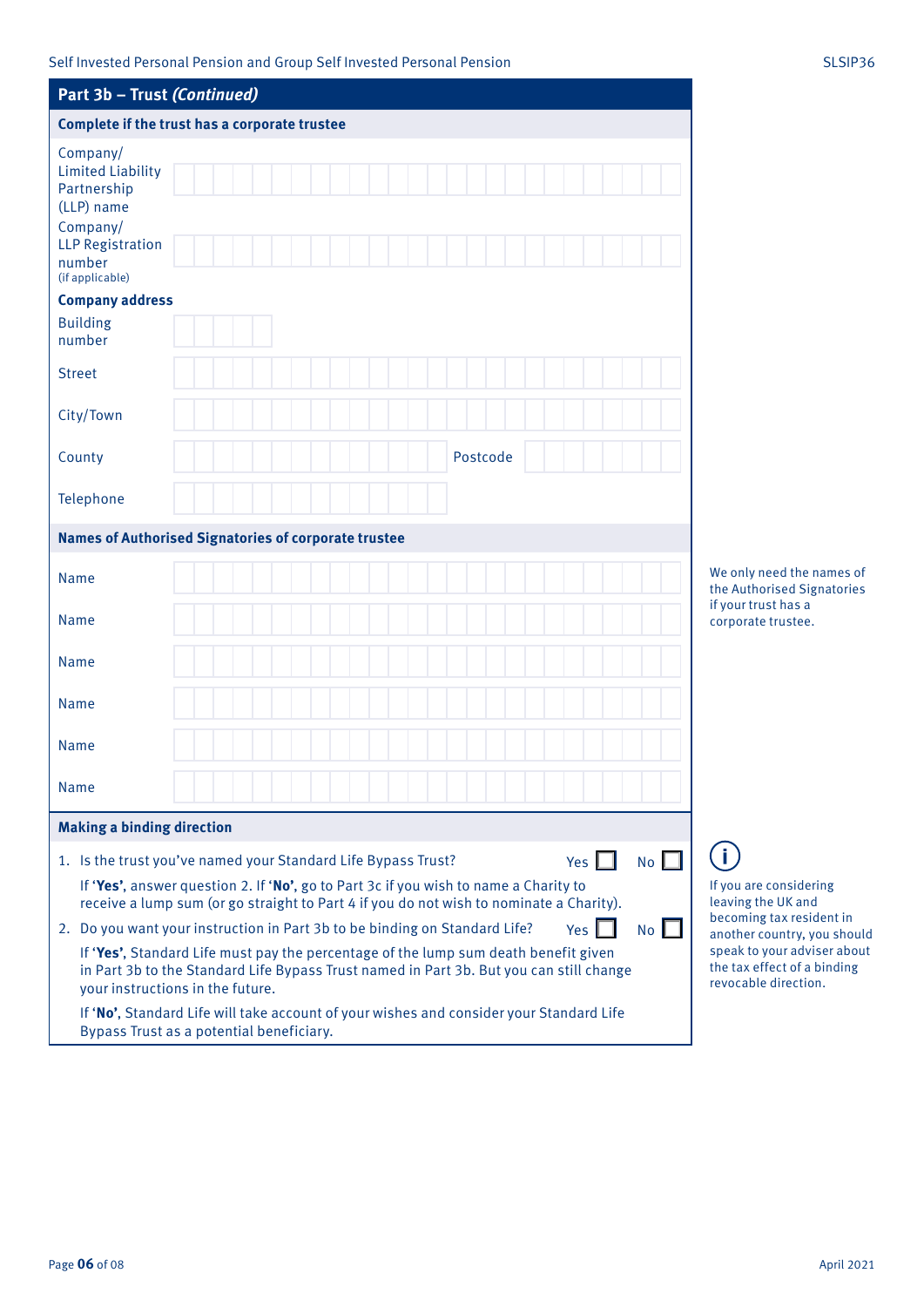Self Invested Personal Pension and Group Self Invested Personal Pension SLSIP36

| Part 3c - Charity                                |             |
|--------------------------------------------------|-------------|
| <b>Charity Name</b><br>in full<br><b>Address</b> |             |
| House<br>number                                  | %<br>Amount |
| <b>Street</b>                                    |             |
| City/Town                                        |             |
| County                                           | Postcode    |
| Registered<br>Number                             |             |

## **Part 3d – Further information on your wishes**

Please give any extra information you think will help us better understand who you would like to benefit from your pension on your death.

#### **Examples**

1. Before awarding any death benefits please liaise with my named beneficiaries (and/or their advisers) to establish how best to use any remaining funds to meet their needs tax efficiently. The benefit allocations given above are purely indicative (apart from the binding nomination to a trust).

2. My primary concern is that my spouse is adequately provided for from my pension on my death. After this, any remaining pension pot should be awarded to my other beneficiaries named above. To this end, in the event of my death, please liaise with my named beneficiaries to establish their needs and the best way of meeting them.

Although Standard Life will take your wishes into consideration, including any information you give here, we must consider all your circumstances before deciding who to pay the death benefits to. This form does not bind Standard Life, apart from any binding nomination you make to a Standard Life Bypass Trust.

**All the percentages in Parts 3a to 3c must add up to 100%.**